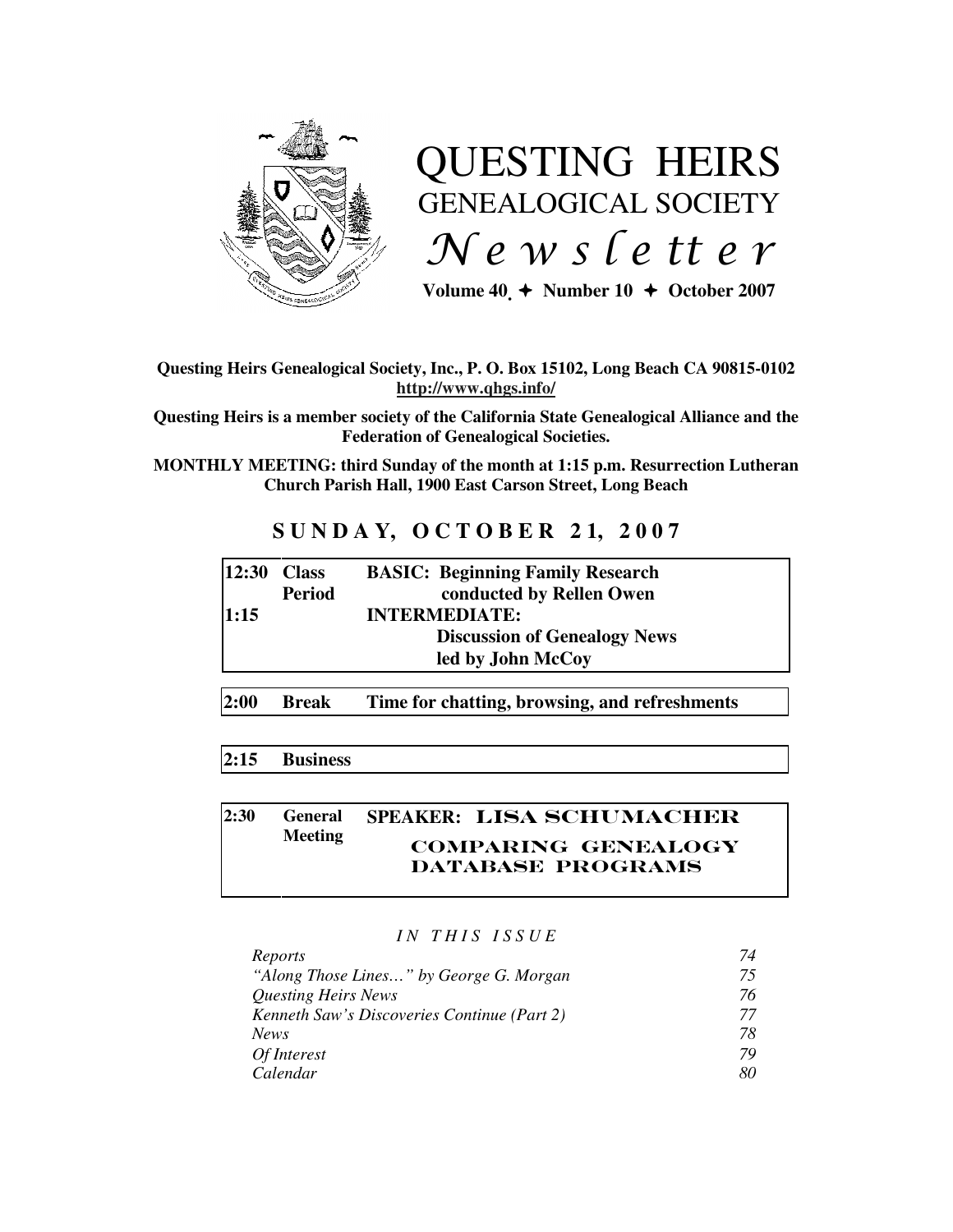*Page 74 Questing Heirs Genealogical Society Newsletter, Volume 40, Number 10 October 2007*

### **O C T O B E R M E E T I N G**

#### **INTERMEDIATE CLASS**

So much is happening in the world of genealogy these days that we thought we'd take some time to catch up. John McCoy will be leading the discussion, but we'd like to hear from members, too. If you've found a particularly helpful new source of information or new research tool, please share it with the other attendees.

#### **SPEAKER: LISA SCHUMACHER**  COMPARING GENEALOGY DATABASE PROGRAMS

Learn about today's Genealogy Programs including PAF, Family Tree Maker, Legacy, and The Master Genealogist. What are their similarities and differences? Lisa will show examples of data entry, report formats and helpful research tools to help you choose a program.

**Lisa Schumacher** has thirty years of experience in the computer field and is currently a selfemployed Technical Support Consultant. Her interest in Family History began over twenty years ago with a focus on computer programs for genealogical research. Lisa is a board member and FGS delegate of the South Bay Cities Genealogical Society. She was a staff supervisor and instructor at the Los Angeles Regional Family History Center for seven years.

#### **M E M B E R S H I P R E P O R T Sally DAVIS (562) 429-7803**

SEPTEMBER MEETING ATTENDANCE Members: 42 Guests: 1

#### NEW MEMBERS

| Floyd FARRAR        | Family | 9/08 |
|---------------------|--------|------|
| <b>Sherry LOPEZ</b> | Family | 9/08 |

RENEWALS

Please see renewals on page 76.

# **R E F R E S H M E N T S Georgie (Peterson) LYONS (562) 432-4908**

Thanks to our September hosts: Laurie ANGEL Linda IVERS Sandy NISSENSON

Our October hosts will be Tricia BURES Robert COLLINS Sally DAVIS Connie WILLIAMS

# **F I N A N C I A L R E P O R T David WERTS (562) 431-7790**

| August Income            | \$488.49   |
|--------------------------|------------|
| <b>August Expenses</b>   | \$ 323.75  |
| <b>Operating Balance</b> | \$2,302.13 |
| Special Projects Balance | 969.50     |

 **NOTE: Submissions for the November Newsletter are due by October 28, 2007.** 

*Copyright* © *2007, Questing Heirs Genealogical Society, Inc.* 

*Permission to reprint original items from this publication is granted, provided that the reprint is used for non-commercial, educational purposes, and that the following notice appears at the end of the article: Previously published in Questing Heirs Genealogical Society Newsletter, Vol. 40, No. 10, October 2007.* 

*This newsletter is published monthly as a benefit for members of Questing Heirs; it is not meant to be sold. Those who are unable to attend our meetings but wish to subscribe to the newsletter may purchase a newsletter-only membership for \$12.00 a year. To join, please use the membership application on the outer cover of this newsletter.*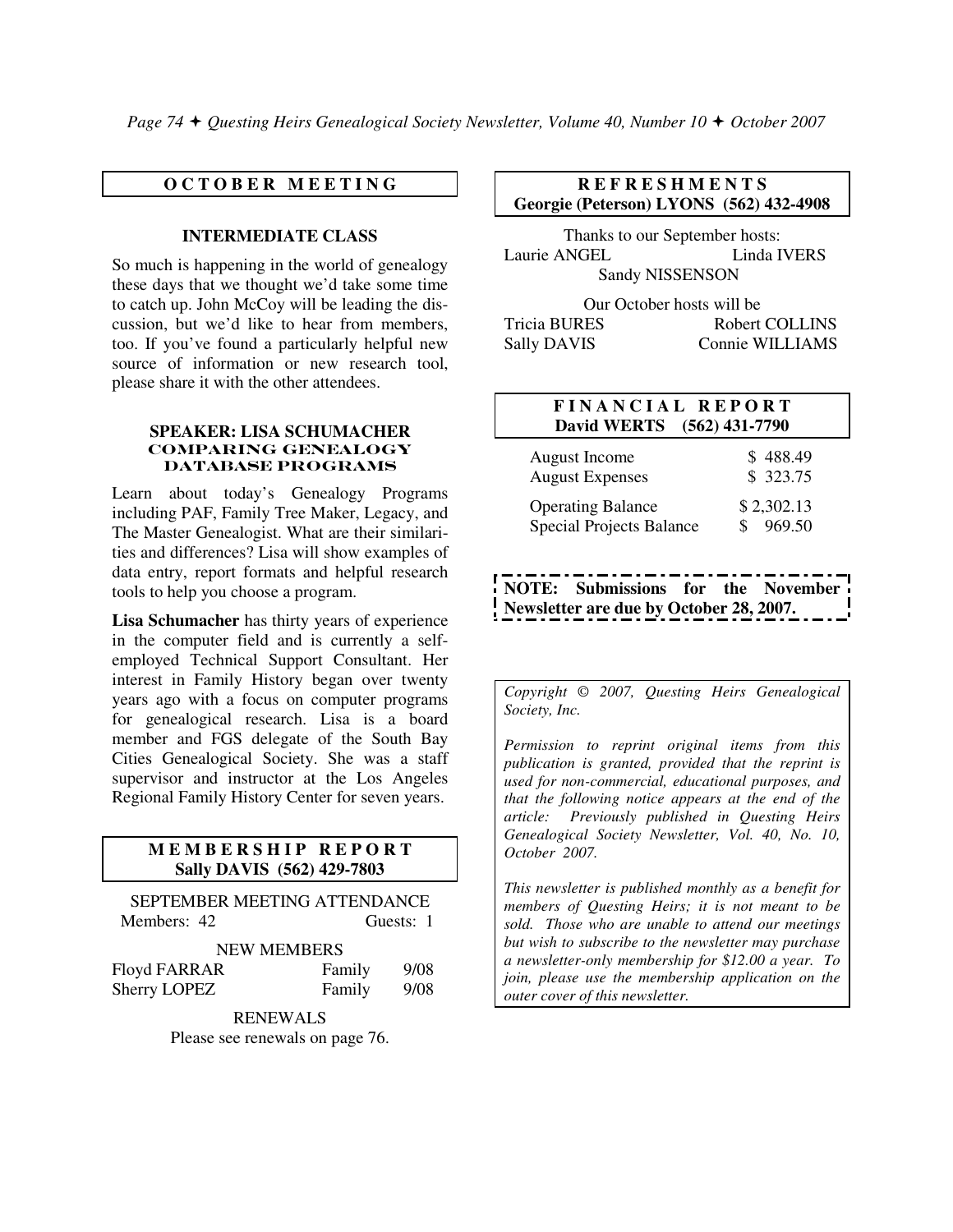# **"ALONG THOSE LINES…" by GEORGE G. MORGAN**

# **Finding Clues in Property Tax Bills Part One – Examine the Contents of a Typical Tax Bill**

The tax bill can, in fact, be one of the most important pointer documents of all. Look for them at home among family papers as well as at the tax assessor's office. As a collection of clues, the following items can often be deduced from an original tax bill:

Determine, first, **the issuing county and government office.** This would be the place to look for property records from that time period in order to locate a copy of the deed or to obtain information pointing to the original deed.

**Name and address of the person(s)** whose name(s) appear(s) on the property tax roll for the year in question. While there may have been a change in ownership at some time during the year, the person whose name appeared on the roll at the time the tax bill was typed and mailed is what was included here. Amendments were often made by hand on the original tax bill if they were needed, such as an ownership change a short time before the tax bills were generated and mailed.

**Address of the property** for which the tax bill was created.

**Legal description of the property.** The Section, Township, and Range reference numbers are listed. In addition, further descriptors of the Lot and Block numbers refer to the specific location of the property. (By locating the map used for the specific real estate tax year and for the county in question, you can easily locate the precise location of the property. Don't forget to use city directories to help with this task.)

The Volume and Item numbers (123-456) and the descriptor found on a typical tax bill refer to the specific tax roll for this property. For example, you would look for the real estate tax books for [the] township listed in the legal description in that tax year, and then specifically for Volume 123 and listing 456.

All of the points listed above are clues to point you to tax rolls, maps, and to a deed for the property.

If you locate a tax roll containing a listing for an ancestor, it probably will not tell you how long he/she/they owned the property. You might need to trace back year by year.

However, with a legal description in hand, you can generally visit the county courthouse's land and property division and obtain a history of the ownership of a piece of real estate. (This is what title insurance people do on a piece of property in order to determine that the title on the property doesn't have any legal encumbrances on it, such as a tax lien, outstanding mortgage, or legal judgment.) There may also be information on file regarding the name of the financial institution holding a mortgage, the name of an insurance company linked to the property, and/ or the date of the discharge of a mortgage or other indebtedness.

Watch for names of other relatives who might have been involved in the transaction(s) in some way.

Look also for other information on the tax bill. The assessed valuation of the property may tell you the relative financial status of the person or family.

The total tax on a piece of property may tell you something about the neighborhood's roads, schools, libraries, sewers, and other utilities that affected the quality of life for the people at the time.

Look, too, to see if the tax bill was paid on time or not. This might indicate financial solvency or troubles. Once you know what you are looking for, you may hit a stride and make connections with a number of important records.

Continued on page 79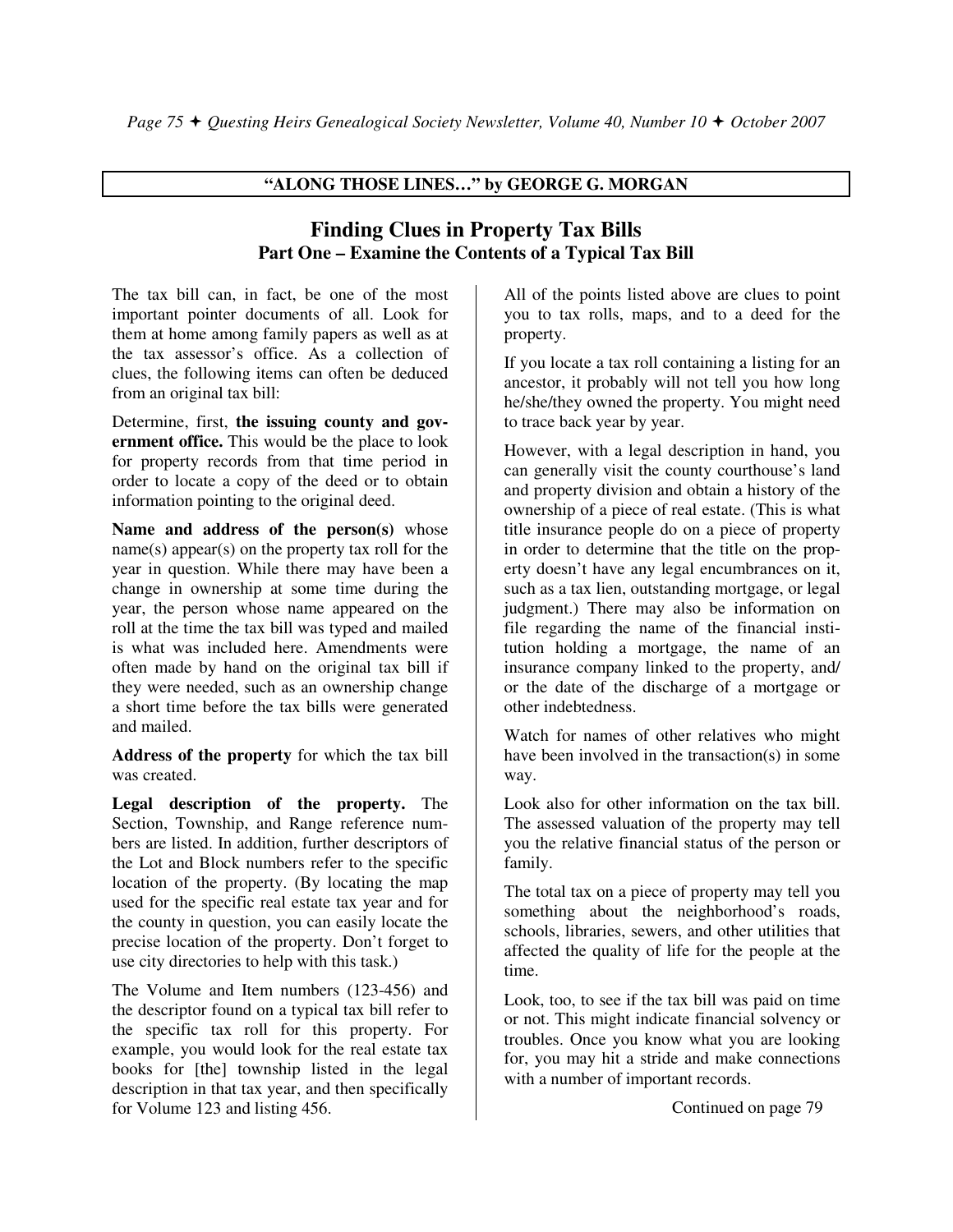# **Q U E S T I N G H E I R S N E W S**

#### **MEMBERSHIP RENEWALS**

| Laurie ANGEL                 | Contributing | 9/08 |
|------------------------------|--------------|------|
| <b>Wanda BALLARD</b>         | Family       | 9/08 |
| <b>Joy BURAS</b>             | Newsletter   | 9/08 |
| <b>Hazel CLOVER</b>          | Sustaining   | 9/08 |
| <b>Howard DAVIS</b>          | Family       | 9/08 |
| <b>Sally DAVIS</b>           | Family       | 9/08 |
| Cynthia DAY-ELLIOTT          | Individual   | 9/08 |
| Elaine FLEMING               | Individual   | 9/08 |
| Helen GORING                 | Individual   | 9/08 |
| Norma GRADY                  | Individual   | 9/08 |
| Carmen GROSS                 | Individual   | 9/08 |
| MaryEmma HARGRAVE Individual |              | 9/08 |
| <b>Charles HORTON</b>        | Contributing | 9/08 |
| Hazele JOHNSON               | Individual   | 9/08 |
| George JOHNSON               | Sustaining   | 9/08 |
| Polly JOHNSON                | Sustaining   | 9/08 |
| <b>Jeanette JONES</b>        | Sustaining   | 9/08 |
| <b>Charlotte LLEWELLYN</b>   | Family       | 9/08 |
| Christina McKILLIP           | Individual   | 9/08 |
| John McCOY                   | Patron       | 9/08 |
| <b>Harriet MILLER</b>        | Newsletter   | 9/08 |
| <b>Liz MYERS</b>             | Individual   | 9/08 |
| Sandra NISSENSON             | Individual   | 9/08 |
| <b>Rellen OWEN</b>           | Individual   | 9/08 |
| <b>Beverly PLANK</b>         | Contributing | 9/08 |
| <b>Michael POWERS</b>        | Family       | 9/08 |
| <b>Gary REID</b>             | Individual   | 9/08 |
| Elizabeth REIDY              | Individual   | 9/08 |
| Linda RYAN                   | Individual   | 9/08 |
| Michael SCULLY               | Individual   | 9/08 |
| <b>Frances SMITH</b>         | Individual   | 9/08 |
| Lucille STROHBEEN            | Individual   | 9/08 |
| <b>Susan STUDEBAKER</b>      | Individual   | 9/08 |
| David WERTS                  | Sustaining   | 9/08 |
| <b>Tina YANIS</b>            | Individual   | 9/08 |

#### **NEW FUNDRAISER**

The Questing Heirs Board has decided to replace our long-time 50-50 drawing with the Ralph's Club card plan as a fundraiser. Just by registering your card number, a percentage of the cost of the groceries you purchase at this supermarket chain will be donated by Ralph's to our society; and it won't cost you a thing!

You can participate by taking the following steps.

- 1. Go to www.ralphs.com.
- 2. Click on Community Contribution (at the lower left of your screen).
- 3. Click Sign Up Participant.
- 4. Click Agree.
- 5. Enter our NPO **#84877** and fill in your information.
- 6. Click Submit.
- 7. Print the confirmation screen for your records.

You will need to re-register each year; so we will remind you when the time comes.

If you would like to sign up but don't have a computer, please let Cynthia Day-Elliott know at our next meeting.

# ∖Ջ

#### **NOMINATIONS ARE OPEN**

John McCoy is heading this year's Nominating Committee, assisted by Cynthia Day-Elliott and Jeanette Jones.

They are looking for volunteers to fill these positions:

- $\triangleright$  1<sup>st</sup> Vice President
- $\triangleright$  Secretary
- $\triangleright$  Treasurer
- $\geq 3$  Directors at Large

The Directors at Large are new positions provided for in our revised Bylaws (that will be presented to you in October). They will provide more flexibility for the leadership of our society. So, if you don't feel that you can fill one of the traditional offices, perhaps you can contribute your talents in a different capacity.

Please give John a call at (562) 423-4962 if you would like to discuss any of the openings. The slate of candidates will be presented at our October meeting; nominations will also be accepted from the floor at that time (with the nominee's prior approval, of course).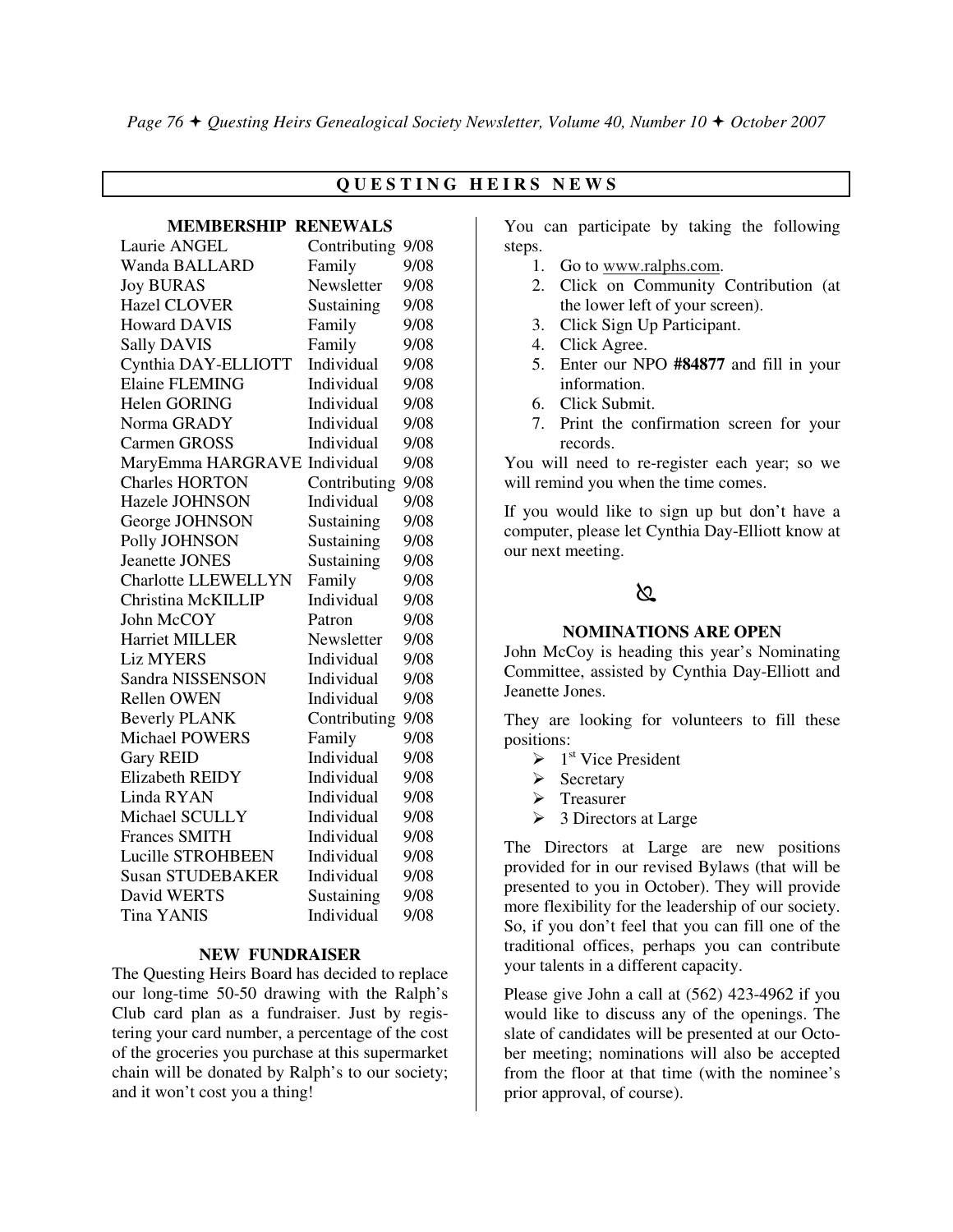# **KENNETH SAW'S DISCOVERIES CONTINUE (Part 2)**

# **Dedicated to my daughter, Linda…**

To continue with my life story, on June 20, 1940, I enlisted in the Canadian Army Signal Corps. A year later to the day—after training at the Signal Corps school in Kingston, Ontario—I was on my way overseas to England. Then I was posted to Canadian Military Headquarters in London.

During my 3½-year tour of duty in and around London—except for the buzz bombs and German air raids—it was, for this former farm boy, like one long holiday. Headquarters staff had to find their own "digs," and I ended up marrying my landlady's daughter. Every three months I had a week's furlough, and I used those times to visit all my many aunts, uncles and cousins in various parts of England. Although they weren't my blood relatives, they all treated me royally.

It amazes me now that I didn't use any of that time to research my roots. I guess I wasn't into genealogy, never even having heard the word. And all that information was just waiting for me at Somerset House! Plus, I probably had accepted what my foster mother, Florrie, had told me: that my birth mother had died when I was a year old. Then later she told me my father, Leonard Mason, had died when I was a year old so she had married Albert Saw in order to give me a home. I hate to use the word lied; so, let's just assume she was misinformed.

I returned home to Winnipeg in September, 1945, and was discharged on January 15, 1946. Vera, my war bride, couldn't join me for another couple months. She arrived in Winnipeg on March 10, 1946, which was our first wedding anniversary.

In March 1956 we decided to move to Southern California with our three children. During our application for visas, more information about my background was required; so, Vera got her mother to go to Somerset House in London and get a copy of "An Entry of Birth" for me.

Remember, up until then all I had was a barebones "Certificate of Registry of Birth" for Peter Kenneth Arnold—nothing about parents. The new document, dated January 4, 1956, gave the address where I was born as 7 Elm Grove, Camberwell, Peckham, in the County of London. My father's name was Charles Arnold; my mother's name was Pamela Louise Arnold, formerly Heath; my father's occupation was Hairdresser Assistant; and my birth date was May 9, 1921.

This was a monumental piece of information, but it raised more questions than it answered. Still I didn't do anything about solving the big puzzle. Sadly, I don't think we even shared the news with Florrie and Albert.

By December 1979, Florrie and Albert were both long gone; but Florrie still had a brother in Dayton, Ohio, and a sister in Vancouver, Canada, and we still exchanged Christmas cards with those two. Up until this time I had never questioned any of the family members about my background. I could never talk to Florrie about it. I don't know what prompted me to ask Uncle Len in Dayton if he knew anything about my early years and what happened to my birth parents. He didn't answer me directly but forwarded the questions to Aunt Lily in North Vancouver. Her response was that "your mother died when you were a year old, leaving your father with you and an older brother. Your father then left for the U.S.A., taking your brother with him and leaving you with Aunty Florrie. She never heard from him nor saw him again."

Wow! That was really something! I reasoned that my father would probably be at least 87 and possibly deceased by that time, but there was a good chance my brother would still be alive. My problem was how to go about finding him. I didn't know his first name nor his age and had no expertise in that area. I visited Winnipeg briefly in July 1980. Vital Statistics had no record of Pamela Heath's death.

To be continued next month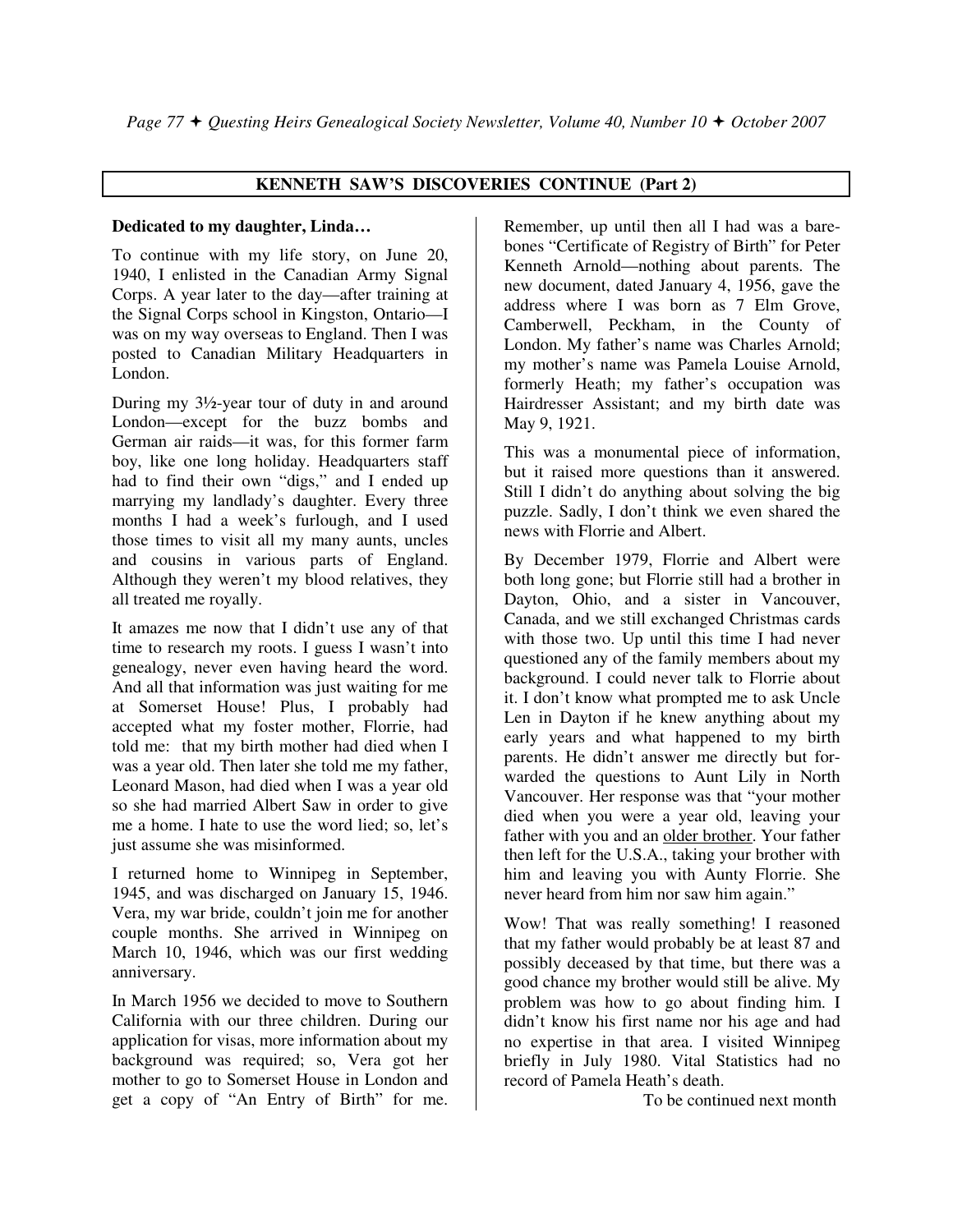# **N E W S**

# **FAMILY STORIES WANTED**

To Genealogists of all levels,

As many know, I am working on my doctorate and have reached the dissertation phase. I am collecting family stories that can be used for my project. If you have a story that has been passed from one generation to the next and then to a third (or more), and that story is American in origin (immigration stories—to America—are also acceptable), it may be one I can use. It needs to be a story that has somehow had an impact (however small) on the future generations. To see examples of what I am talking about and/or to submit your family story, please go to my website: <www.circlemending.org> and click on "**Dissertation**." Explanations are all there. But here's the most *exciting* part: I will donate \$1/story (that meets the criteria listed) to the genealogical society identified by the submitter! Stories can be submitted right from the form on the website…*no snail-mailing required*, just don't forget to identify the genealogical society of your choice!

Thank you,

Jean Wilcox Hibben, MA, CG (soon to be PhD)

*Reprinted from the Corona Genealogical Society Newsletter of August 2007.* 

# **NARA DIGITIZING PLAN**

The National Archives and Records Administration (NARA) is seeking public comment on its draft **Plan for Digitizing Archival Materials for Public Access, 2007-2016**. This draft plan outlines our planned strategies to digitize and make more accessible the historic holdings from the National Archives of the United States.

The document is divided into several sections. The first section, INTRODUCTION AND BACKGROUND, provides information on NARA's mission, our archival holdings, and our past experience with digitization…Section II, PLAN OVERVIEW, describes our planned goals, activities, and priorities for digitization. Sections III through V provide listings of current digitization activities being carried out by

NARA and through partnerships to digitize and make available archival materials. Appendix A contains draft operating principles that we are using as we enter into partnerships and Appendix B references relevant NARA guidance that applies to handling of archival materials being digitized and the technical guidelines for image creation and description. We particularly invite your comments on Sections II, III, V, and Appendix A.

Comments are due November 9, 2007, and may be sent to Vision@nara.gov or faxed to 301- 837-0319.

*From an announcement at http://www.archives.gov /comment/digitizing-plan.html on 10 Sep 2007. You can access the Draft Plan from this URL.* 

# **NEW AT ANCESTRY.COM**

Ancestry.com has recently added three new national-language sites.

- 1) http://www.ancestry.fr [France]
- 2) http://www.ancestry.it [Italy]
- 3) http://www.ancestry.se [Sweden]

In August Ancestry.com and the New England Historic Genealogical Society (NEHGS) announced their collaboration to provide joint access to important family history information. It is planned to include special membership opportunities that combine Ancestry.com's databases with titles of some of NEHGS's genealogical publications and services.

*See Dick Eastman's article regarding Ancestry.com's and NEHGS's collaboration at http://blog.eogn.com for 21 Aug 2007. Copyright 2007 by Richard W. Eastman.* 

# **TimesSelect**

Starting 19 September, TimesSelect will be no more, replaced by free access to the *New York Times* archives back to 1987. Articles from 1851-1923 and for the last 20 years will be free, but there will be a fee to access stories published between 1923 and 1986.

*E-mail from Joy Rich to APG@rootsweb.com dated 18 Sep 2007.*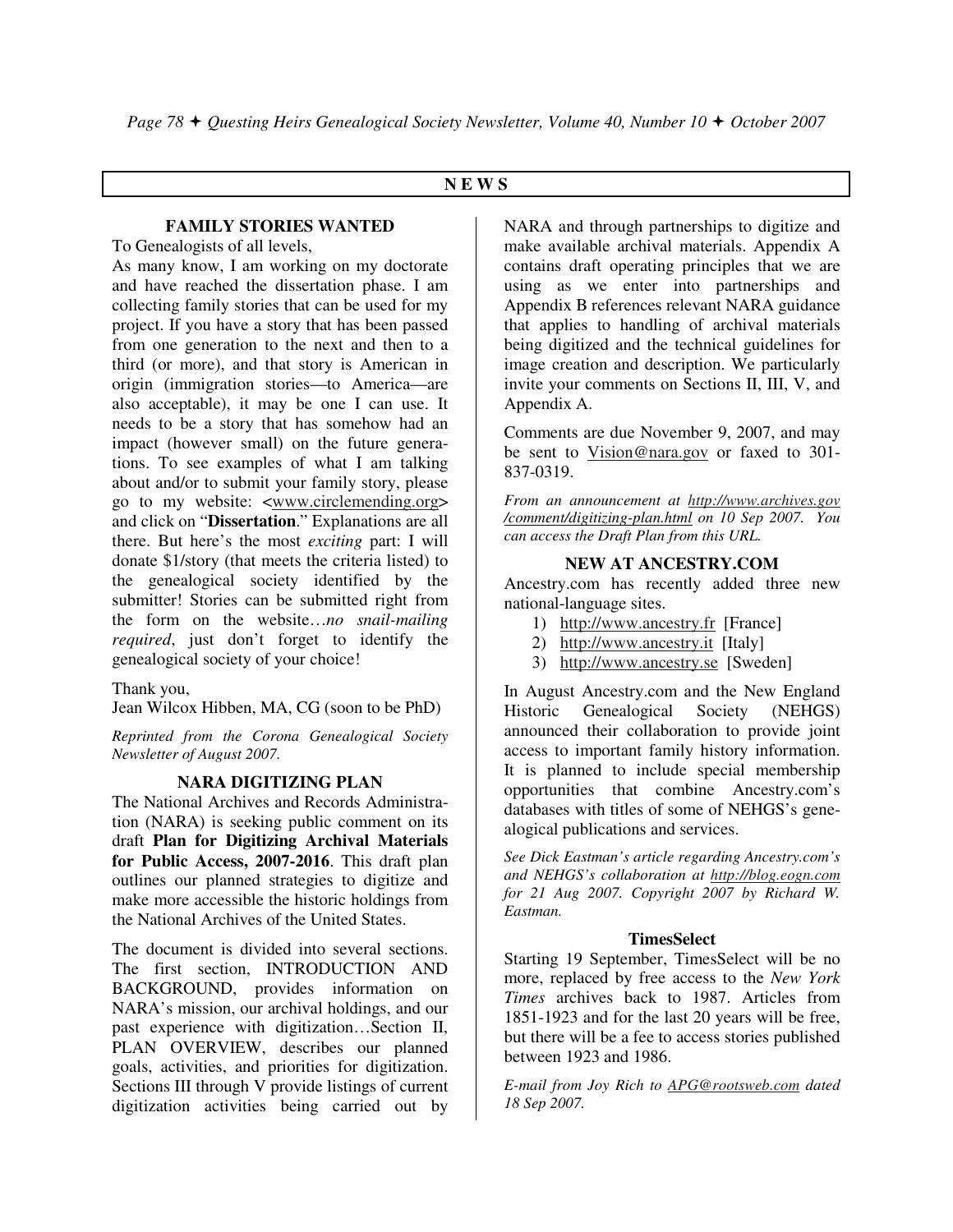# **O F I N T E R E S T**

#### **Correspondence: A researcher in Alaska with roots in Long Beach and Switzerland**

Uranie Campiche Rollier came from Moudon, Switzerland, to the United States with her youngest daughter, Jeanne, in 1894. The older children—Rachel, Paul, and Antoine (my greatgrandfather)—immigrated two years prior, along with Augstin Bovey, a family companion. The 1900 census listed Augstin as a servant, but family wittings indicate she was more like a sister. She was an orphan who had attended the school for the deaf at Moudon where Uranie and her husband, Emile Rollier, served as directors.

In 1900 all but Paul are listed at the same address in Denver, CO. By the 1910 census, they had all made their way to Long Beach. Paul, Jeanne (who spent most of her adult life in India with the Christian Missionary Alliance), and Augstin never married or had children. Rachel did marry. Her married name was Harwick; and she had two children, whom I believe were her step-children, Yvonne and Harland Hardwick. Antoine Rollier married Mary Ganshorn (a Russian immigrant of German descent). They had two children, my grandmother, Marie, and her sister Julie. Many of the family connections and much of the history were lost after the deaths of Mary (1919) and Antoine (1924).

In 1918 the couple and their two girls (6 and 8 years old at the time) sold their home in Long Beach and left for Africa as missionaries from the Long Beach Grace Brethren Church. They arrived in Africa at the beginning of 1919. Mary died in the Congo later that same year. Antoine and the girls left Africa and came back to Long Beach in 1921, but he died within three years of their return. At some point he remarried. The girls' stepmother, Margaret Boyd, died shortly after Antoine; and the girls were then raised by the stepmother's two single sisters. I am not sure why they did not go to live with the Rollier family, as we have numerous letters between Antoine and his siblings in which they all speak so lovingly and fondly of each other, as well as very wonderful references to the Ganshorn family (who settled in Seward, Nebraska, and Regina, Saskatchewan). My father remembers visiting aunts, uncles and cousins in Nebraska and Saskatchewan, but he has not had contact with them in his adult years. Nor has he had any contact as an adult with Rachel Rollier Hardwick's children.

My grandmother, Marie Rollier, married and moved from Long Beach to Granada Hills where she raised her family. Her children also raised their families in Granada Hills. My sisters and I left California for jobs and school and settled in new places far from each other and the rest of our family. Long phone conversations and emails are just not the same as dropping over on the way home from the grocery store! Perhaps that is why I feel this desire to bridge the distance even with the family that has gone on long before us. Alaska is a wonderful place to raise a family, but I want my kids to know and feel a strong connection to family.

> Linda Wies Fairbanks, Alaska  *Contributed by John McCoy.*

# $\mathbb{Z}$

**"Along Those Lines…"** continued from p. 75 In the next column I will talk about different types of tax records and go over the tell-tale clues that can be gleaned from tax exemption records

# **Happy Hunting!**

#### **George**

*©2006 Copyright George G. Morgan. All rights reserved.* 

The real voyage of discovery consists not in seeking new landscapes but in having new eyes.

 Marcel Proust (1871-1922) Listed at http://www.quotationspage.com.